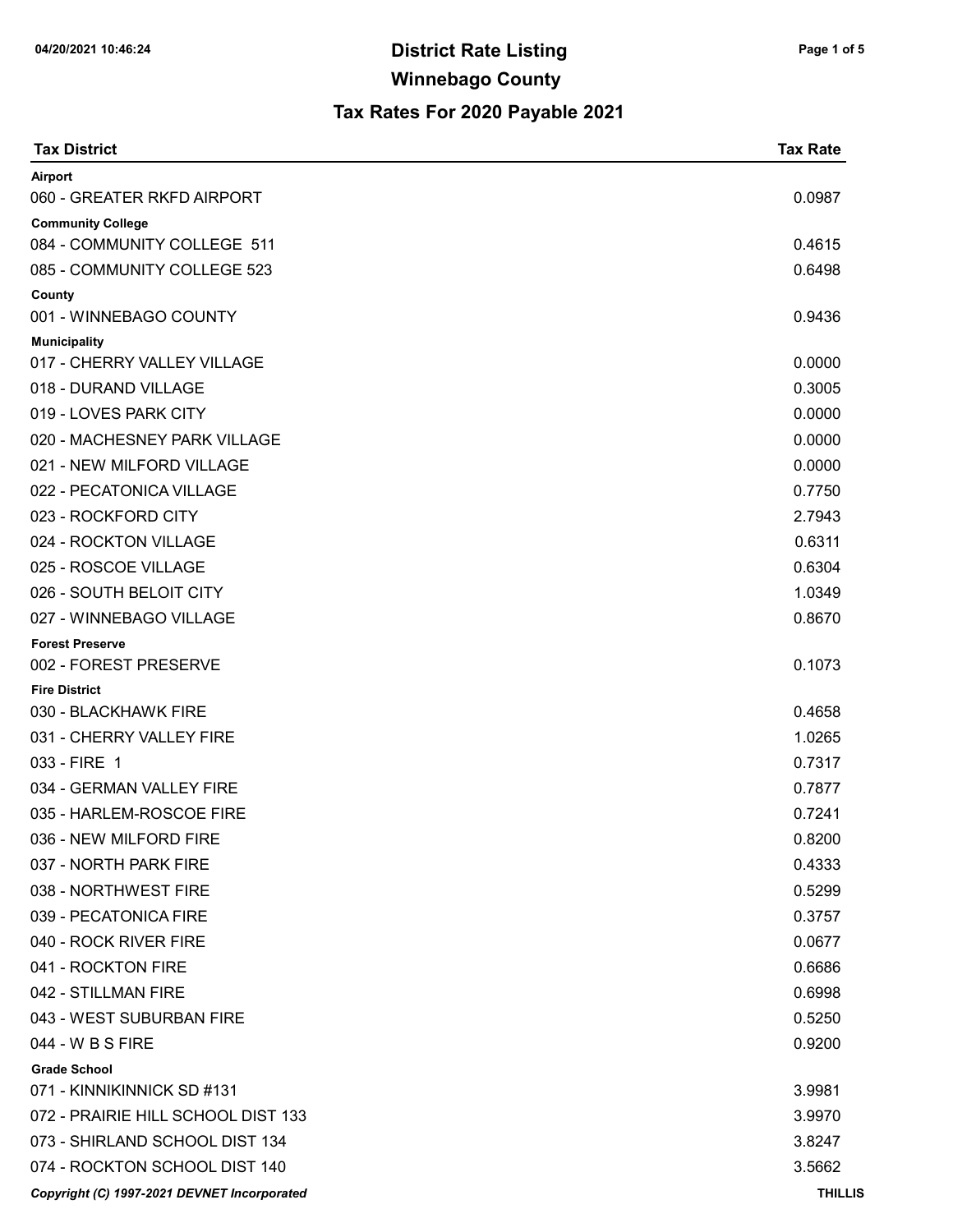| <b>Tax District</b>                                         | <b>Tax Rate</b> |
|-------------------------------------------------------------|-----------------|
| <b>High School</b>                                          |                 |
| 077 - HONONEGAH HIGH SD #207                                | 2.5921          |
| <b>Library District</b>                                     |                 |
| 054 - CHERRY VALLEY LIBRARY                                 | 0.3616          |
| 055 - NORTH SUBURBAN LIBRARY                                | 0.2844          |
| 056 - PECATONICA LIBRARY                                    | 0.1856          |
| 057 - TALCOTT FREE LIBRARY                                  | 0.2832          |
| 058 - WINNEBAGO LIBRARY                                     | 0.2018          |
| 059 - ROCKFORD CITY LIBRARY                                 | 0.4343          |
| <b>Libraries</b>                                            |                 |
| 061 - SOUTH BELOIT CITY LIBRARY                             | 0.1968          |
| <b>Multi-Township Dist</b><br>101 - BU/HA/SH MULTI TOWNSHIP |                 |
|                                                             | 0.0416          |
| 102 - DU/LA MULTI TOWNSHIP                                  | 0.0395          |
| 124 - PE/SE MULTI TOWNSHIP                                  | 0.0517          |
| <b>Park District</b><br>046 - ROCKFORD PARK DISTRICT        | 1.0042          |
| 047 - SUMNER PARK                                           | 0.1382          |
| 048 - WINNEBAGO PARK DISTRICT                               | 0.1239          |
| 049 - SEWARD PARK DISTRICT                                  | 0.1451          |
| <b>Road District</b>                                        |                 |
| 110 - BURRITT TWSP ROAD                                     | 0.1939          |
| 111 - CHERRY VALLEY TWSP ROAD                               | 0.2545          |
| 112 - DURAND TWSP ROAD                                      | 0.2777          |
| 113 - HARLEM TWSP ROAD                                      | 0.0452          |
| 114 - HARRISON TWSP ROAD                                    | 0.1985          |
| 115 - LAONA TWSP ROAD                                       | 0.1900          |
| 116 - OWEN TWSP ROAD                                        | 0.1937          |
| 117 - PECATONICA TWSP ROAD                                  | 0.1794          |
| 118 - ROCKFORD TWSP ROAD                                    | 0.1260          |
| 119 - ROCKTON TWSP ROAD                                     | 0.1483          |
| 120 - ROSCOE TWSP ROAD                                      | 0.1619          |
| 121 - SEWARD TWSP ROAD                                      | 0.4108          |
| 122 - SHIRLAND TWSP ROAD                                    | 0.1150          |
| 123 - WINNEBAGO TWSP ROAD                                   | 0.1868          |
| <b>Sanitary Districts</b>                                   |                 |
| 050 - DURAND SANITARY                                       | 0.0403          |
| 051 - ROCK RIVER WATER REC                                  | 0.1795          |
| 053 - SEWARD SANITARY                                       | 0.0829          |
| <b>Special Districts</b>                                    |                 |
| 062 - RKFD - WINN DRAINAGE                                  | 0.0392          |
| Copyright (C) 1997-2021 DEVNET Incorporated                 | <b>THILLIS</b>  |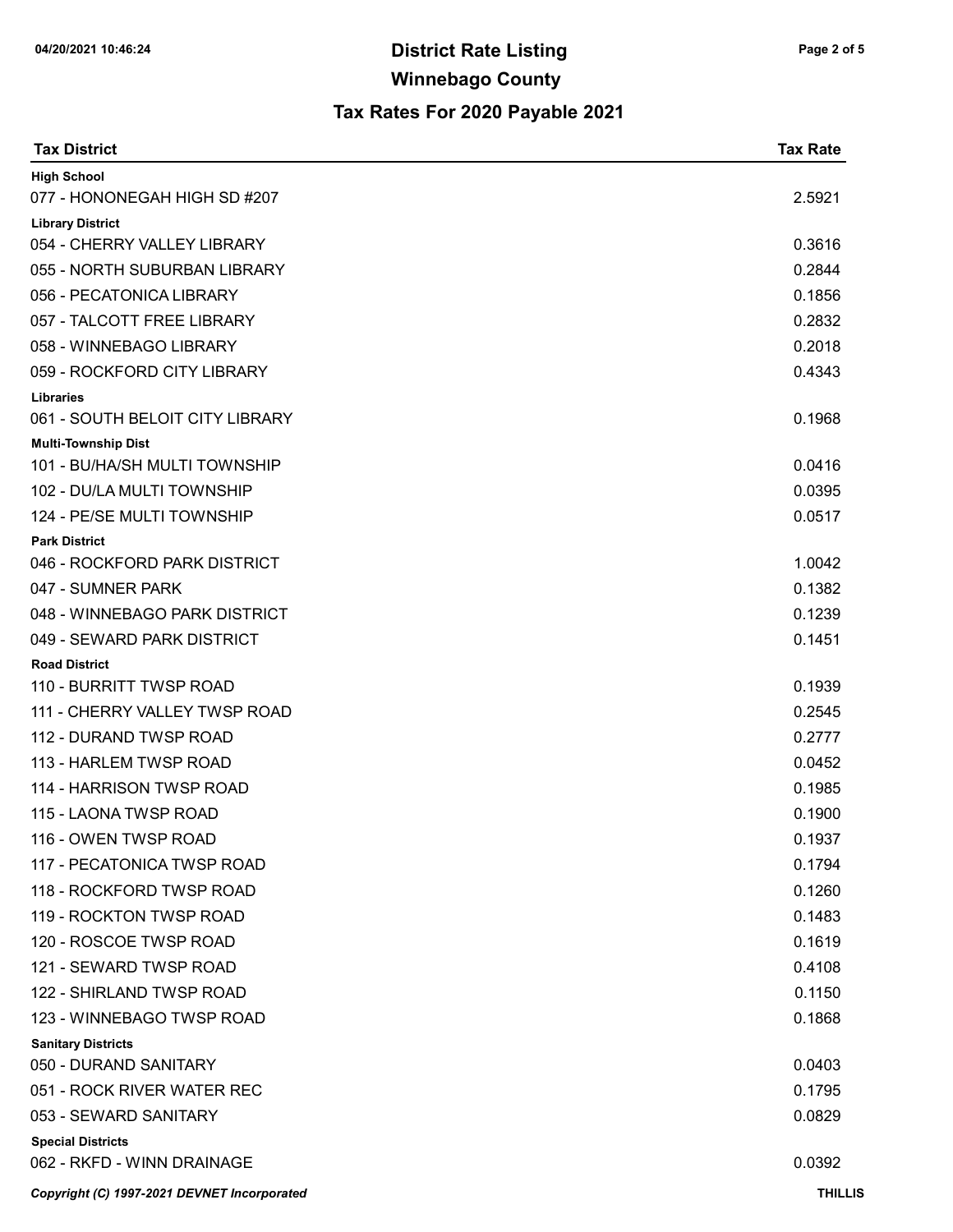| <b>Tax District</b>                         | <b>Tax Rate</b> |
|---------------------------------------------|-----------------|
| <b>Special Districts</b>                    |                 |
| 109 - COUNTRY OAKS SSA                      | 0.0000          |
| 136 - HARVEST HILLS SSA                     | 0.0000          |
| 155 - PERRYVILLE ROAD SSA                   | 0.0000          |
| 156 - OLDE RIVER RIDGE PLAT 6 SSA           | 0.0000          |
| 158 - I-39 BAXTER ROAD SSA                  | 0.0000          |
| 169 - SOUTH BELOIT SSA 5                    | 0.0000          |
| 170 - SOUTH BELOIT SSA 6                    | 0.0000          |
| 171 - SOUTH BELOIT SSA 7                    | 0.0000          |
| 172 - SOUTH BELOIT SSA 8                    | 0.0000          |
| 173 - SOUTH BELOIT SSA 9                    | 0.0000          |
| 174 - SOUTH BELOIT SSA 10                   | 0.0000          |
| 175 - SPRING CREEK LAKES MAINT SSA 3        | 0.0000          |
| 176 - LOVES PARK MAINT SSA 6                | 0.0000          |
| <b>Street Light Dist</b>                    |                 |
| 064 - LINCOLN-ACRES STREET LIGHT            | 0.0000          |
| 065 - WASHINGTON PARK STREET LIGHT          | 0.8033          |
| <b>TIF Districts</b>                        |                 |
| 052 - PRESTON & CENTRAL TIF                 | 0.0000          |
| 063 - WESTSIDE TIF #2                       | 0.0000          |
| 066 - EAST STATE & ALPINE TIF               | 0.0000          |
| 067 - WEST STATE & CENTRAL TIF              | 0.0000          |
| 068 - WEST STATE & KILBURN TIF              | 0.0000          |
| 088 - NORTH MAIN & AUBURN TIF               | 0.0000          |
| 089 - JACKSON SCHOOL TIF                    | 0.0000          |
| 093 - NORTH MAIN TIF                        | 0.0000          |
| 094 - GLOBAL TRADE TIF #1                   | 0.0000          |
| 098 - MACHESNEY PARK TIF                    | 0.0000          |
| 104 - SOUTH ROCKFORD TIF                    | 0.0000          |
| 105 - LINCOLNWOOD TIF                       | 0.0000          |
| 106 - DURAND VILLAGE TIF                    | 0.0000          |
| 107 - SPRINGFIELD CORNERS TIF               | 0.0000          |
| 125 - WAGON WHEEL TIF                       | 0.0000          |
| 126 - RIVER OAKS TIF                        | 0.0000          |
| 127 - GARRISON SCHOOL TIF                   | 0.0000          |
| 128 - KISHWAUKEE & HARRISON TIF             | 0.0000          |
| 129 - LINCOLNWOOD TIF #2                    | 0.0000          |
| 130 - HOPE VI TIF                           | 0.0000          |
| 132 - NORTH 2ND TIF LOVES PARK              | 0.0000          |
| 133 - GLOBAL TRADE TIF #2                   | 0.0000          |
| Copyright (C) 1997-2021 DEVNET Incorporated | <b>THILLIS</b>  |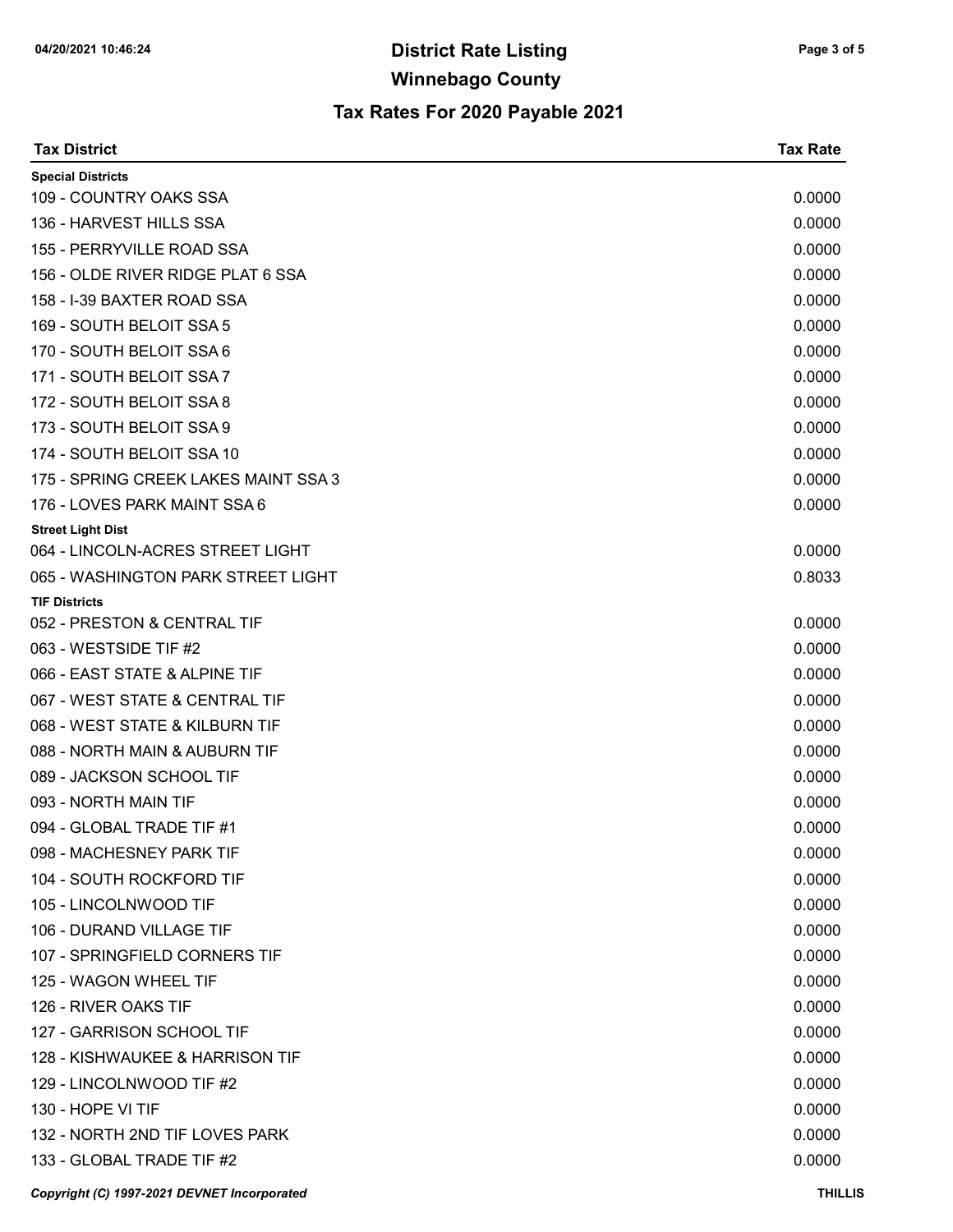| <b>Tax District</b>                         | <b>Tax Rate</b> |
|---------------------------------------------|-----------------|
| <b>TIF Districts</b>                        |                 |
| 134 - ASSISTED LIVING/ RIVER HOUSING TIF    | 0.0000          |
| 135 - NORTH 2ND TIF MACHESNEY PARK          | 0.0000          |
| 137 - MAIN & WHITMAN TIF                    | 0.0000          |
| 138 - MIDTOWN TIF                           | 0.0000          |
| 139 - KISHWAUKEE & HARRISON TIF #2          | 0.0000          |
| 140 - FORMER BELOIT CORP TIF                | 0.0000          |
| 141 - GLOBAL TRADE TIF #3                   | 0.0000          |
| 142 - RIVER DISTRICT NORTH TIF              | 0.0000          |
| 143 - BROADWAY TIF                          | 0.0000          |
| 144 - EAST RIVER TIF                        | 0.0000          |
| 145 - SUMNER ROAD / GROVE ST TIF            | 0.0000          |
| 146 - LOVES PARK CORP CENTER TIF            | 0.0000          |
| 147 - WESTSTONE TIF                         | 0.0000          |
| 148 - NORTH WILLOW CREEK TIF                | 0.0000          |
| 149 - SOUTH WILLOW CREEK TIF                | 0.0000          |
| 150 - GLOBAL TRADEPARK SOUTH TIF            | 0.0000          |
| 151 - I-39 / BAXTER ROAD TIF                | 0.0000          |
| 152 - ZENITH CUTTER TIF                     | 0.0000          |
| 153 - SPRING CREEK LAKES TIF                | 0.0000          |
| 154 - FORMER WARNER ELECTRIC TIF            | 0.0000          |
| 157 - JEFFERSON / NORTH 3RD ST TIF          | 0.0000          |
| 159 - MULFORD & EAST STATE STREET TIF       | 0.0000          |
| <b>164 - AUBURN STREET TIF</b>              | 0.0000          |
| 165 - FOREST HILLS ROAD TIF                 | 0.0000          |
| 166 - GARDNER / BLACKHAWK TIF               | 0.0000          |
| 167 - VILLAGE OF ROCKTON DOWNTOWN TIF       | 0.0000          |
| 168 - AMEROCK HOTEL TIF                     | 0.0000          |
| 177 - SOUTH MAIN-ROCK ST TIF                | 0.0000          |
| Township                                    |                 |
| 003 - BURRITT TOWNSHIP                      | 0.1698          |
| 004 - CHERRY VALLEY TOWNSHIP                | 0.1302          |
| 005 - DURAND TOWNSHIP                       | 0.1738          |
| 006 - HARLEM TOWNSHIP                       | 0.1055          |
| 007 - HARRISON TOWNSHIP                     | 0.1205          |
| 008 - LAONA TOWNSHIP                        | 0.1181          |
| 009 - OWEN TOWNSHIP                         | 0.1377          |
| 010 - PECATONICA TOWNSHIP                   | 0.1752          |
| 011 - ROCKFORD TOWNSHIP                     | 0.1233          |
| 012 - ROCKTON TOWNSHIP                      | 0.1872          |
| Copyright (C) 1997-2021 DEVNET Incorporated | <b>THILLIS</b>  |